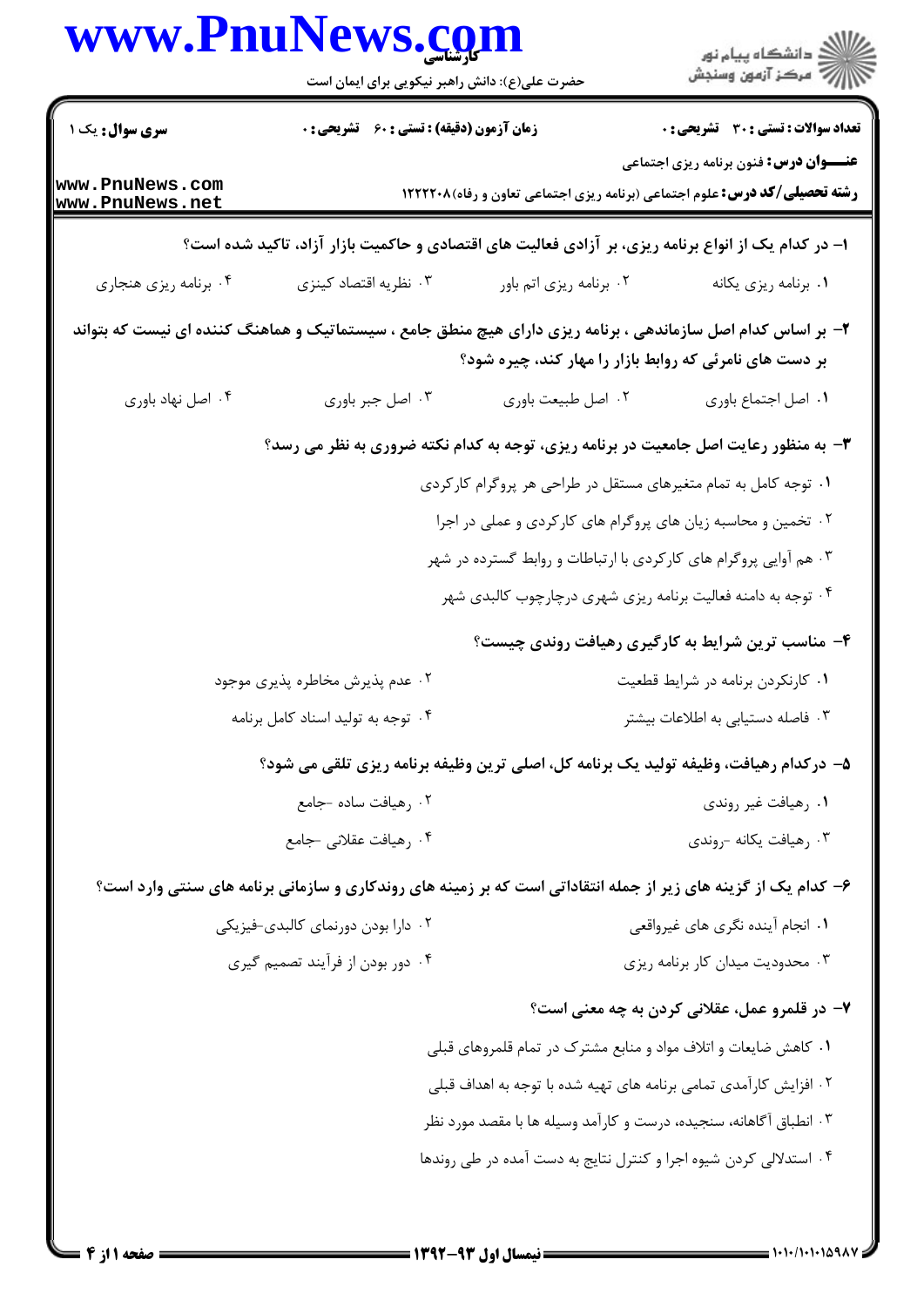|                                    | حضرت علی(ع): دانش راهبر نیکویی برای ایمان است                                                                    |                                                                          | ڪ دانشڪاه پيام نور<br>پ <sup>ر</sup> مرڪز آزمون وسنڊش |  |
|------------------------------------|------------------------------------------------------------------------------------------------------------------|--------------------------------------------------------------------------|-------------------------------------------------------|--|
| <b>سری سوال :</b> ۱ یک             | <b>زمان آزمون (دقیقه) : تستی : 60 ٪ تشریحی : 0</b>                                                               |                                                                          | <b>تعداد سوالات : تستی : 30 ٪ تشریحی : 0</b>          |  |
| www.PnuNews.com<br>www.PnuNews.net | <b>رشته تحصیلی/کد درس:</b> علوم اجتماعی (برنامه ریزی اجتماعی تعاون و رفاه)۱۲۲۲۲۰۸                                |                                                                          | <b>عنـــوان درس:</b> فنون برنامه ریزی اجتماعی         |  |
|                                    |                                                                                                                  | ٨− عقلانیت محتوایی را از اشکال پایه کدام نوع عقلانیت می توان معرفی نمود؟ |                                                       |  |
| ۰۴ عقلانيت نامحدود                 | ۰۳ عقلانيت غير بسته                                                                                              | ۰۲ عقلانیت کارکردی                                                       | ٠١. عقلانيت فرو بسته                                  |  |
|                                    | ۹- کدام یک از گزینه های زیر، تفکری را معرفی می کند که منبع بیشتر تصمیم های سیاسی است و نقش بسیار مهمی در         |                                                                          | فرآیندهای برنامه ریزی ایفا می کند؟                    |  |
| ۰۴ سنت گرا                         | ۰۳ محتوا نگر                                                                                                     | ٠٢ فرا-عقلاني                                                            | ۰۱ غیر عقلانی                                         |  |
|                                    | ∙۱− سعی اصلی کدام رهیافت بر آن است تا شیوه برنامه ریزی را از وضعیت ایستا خارج کرده و بر پیوسته بودن فرآیندبرنامه |                                                                          | ریزی و امکان بازبینی و فرابینی آن تاکید نماید؟        |  |
|                                    | ۰۲ تفکر یکانه غیر روندی                                                                                          |                                                                          | ۰۱ سیستمی چرخه ای                                     |  |
|                                    | ۰۴ کل نگري-جامعيت                                                                                                |                                                                          | ۰۳ تصمیم گیری جامع                                    |  |
|                                    | 11– ریشه رهیافت سیستمی برمبنای تحلیل سیستماتیک اجزای بهم مرتبط یک سیستم را باید در کدام علوم <u>جستجو نمود؟</u>  |                                                                          |                                                       |  |
| ۰۴ علوم عقلی                       | ۰۳ علوم اجتماعی                                                                                                  | ۰۲ علوم طبيعي                                                            | ٠١ علوم انساني                                        |  |
|                                    | ۱۲– کدام گزینه بیانگر محیطی است که سیستم در برابر آن حساس بوده و بین محیط و سیستم میانکنش وجود دارد؟             |                                                                          |                                                       |  |
| ۰۴ فکری                            | ۰۳ راکد                                                                                                          | ۰۲ فعال                                                                  | ۰۱ مرده                                               |  |
|                                    |                                                                                                                  | ۱۳- معنای آنتروپی مثبت در رفتار سیستم ها در کدام گزینه آمده است؟         |                                                       |  |
|                                    | ۰۲ گرایش به سمت نظم گرایی                                                                                        | ٠١ گرايش به سمت نظم گريزي                                                |                                                       |  |
|                                    | ۰۴ کمینه کردن بی انتظامی                                                                                         |                                                                          | ۰۳ گرایش به عدم تعادل انرژی                           |  |
|                                    |                                                                                                                  | ۱۴- کدام نظریه هم در باروری و هم در نارسایی به نظریه سازمان بی توجه است؟ |                                                       |  |
| ۰۴ نظریه سیبرنتیک                  | ۰۳ نظریه اطلاعات                                                                                                 | ۰۲ نظریه سیستم ها                                                        | ۰۱ نظریه تصمیم گیری                                   |  |
|                                    | 1۵- با استفاده از کدام نظر، کوشش می شود که راه حلی ریاضی برای گزینش مطلوب ترین راهبرد تدبیر گردد؟                |                                                                          |                                                       |  |
|                                    |                                                                                                                  | ۰۲ انتشار                                                                | ٠١. انتخاب                                            |  |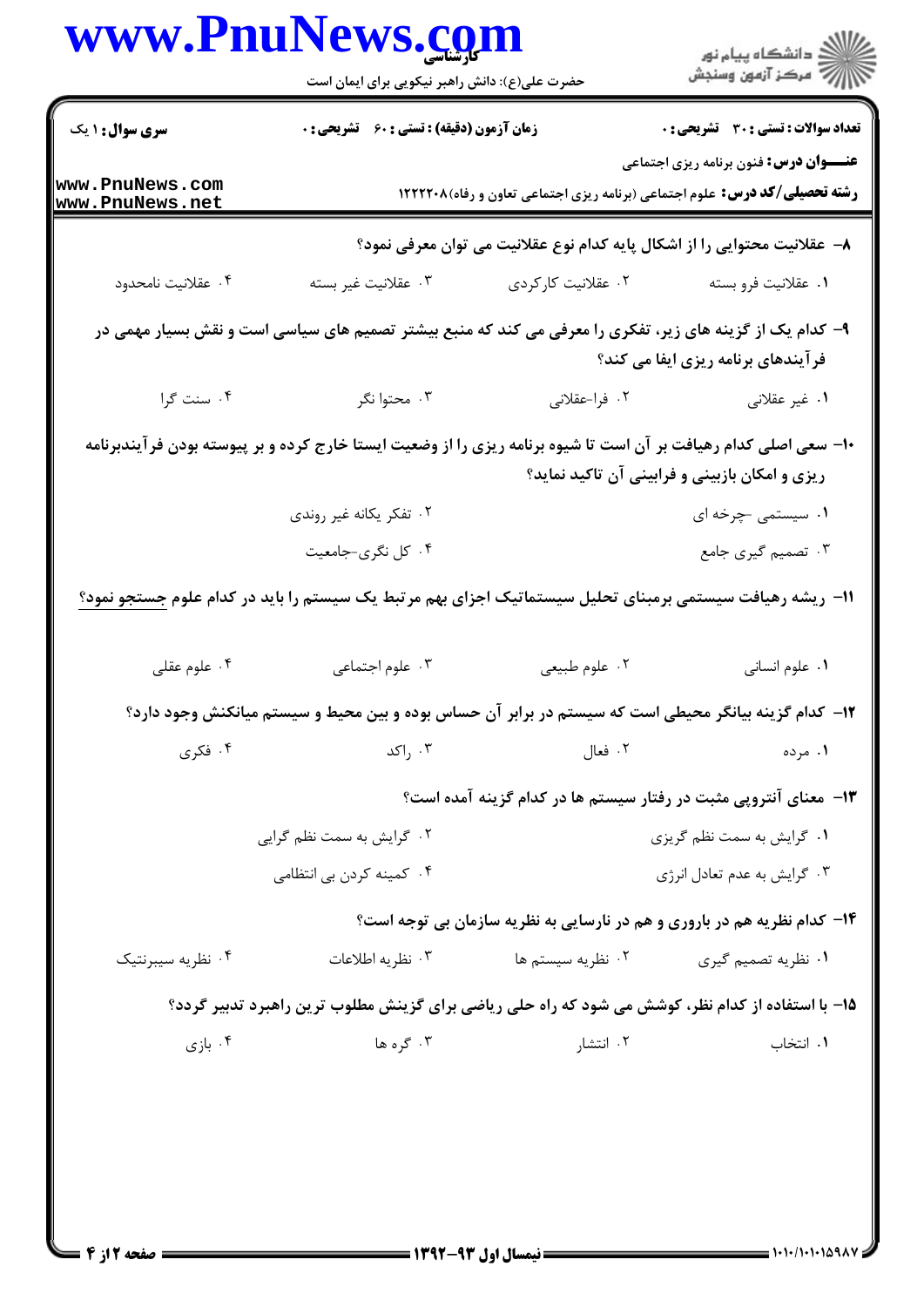## **WWW.PnuNews com**

|                                    | WWW.FIIUINEWS. <u>CQ</u> III<br>حضرت علی(ع): دانش راهبر نیکویی برای ایمان است                                  |            | ڪ دانشڪاه پيام نور<br>∕ مرڪز آزمون وسنڊش                                                                                            |
|------------------------------------|----------------------------------------------------------------------------------------------------------------|------------|-------------------------------------------------------------------------------------------------------------------------------------|
| <b>سری سوال : ۱ یک</b>             | <b>زمان آزمون (دقیقه) : تستی : 60 ٪ تشریحی : 0</b>                                                             |            | <b>تعداد سوالات : تستی : 30 ٪ تشریحی : 0</b>                                                                                        |
| www.PnuNews.com<br>www.PnuNews.net |                                                                                                                |            | <b>عنـــوان درس:</b> فنون برنامه ریزی اجتماعی<br><b>رشته تحصیلی/کد درس:</b> علوم اجتماعی (برنامه ریزی اجتماعی تعاون و رفاه) ۱۲۲۲۲۰۸ |
|                                    |                                                                                                                |            | ۱۶– کدام گزینه، مفهوم ساخت بندی اجتماعی را در نظریه ارتباطات ارائه می کند؟                                                          |
|                                    | ۰۱ این دیدگاه انجام عمل فرستادن پیغام از یک فرستنده به یک دریافت کننده را خبر رسانی می شناسد.                  |            |                                                                                                                                     |
|                                    | ۲ . این دیدگاه ارتباطات را  فرستادن یک پیغام با توجه به احساس دریافت کننده بالقوه و بالفعل می داند             |            |                                                                                                                                     |
|                                    | ۰۳ این دیدگاه ارتباطات را فرآورده و برآمد ایجاد و سهیم شدن معناها توسط تبادل کنندگان اطلاعات می داند.          |            |                                                                                                                                     |
|                                    | ۰۴ این دیدگاه ارتباطات را به صورت سیستمی در گردش خود در بین مردم، مورد تفسیر و باز تفسیر می داند.              |            |                                                                                                                                     |
|                                    | ۱۷– اصول مشترک پژوهش عملیاتی و برنامه ریزی شهری و منطقه ای در کدام گزینه آمده است؟                             |            |                                                                                                                                     |
|                                    |                                                                                                                |            | ۰۱ هر دو، کوششی در برخورد مشکلاتی هستند که بطور کامل ساختار یافته اند.                                                              |
|                                    |                                                                                                                |            | ۰۲ هردو کوشش دارند تا با موضوع های پیچیده به صورت جامع برخورد نمایند.                                                               |
|                                    |                                                                                                                |            | ۰۳ هردو می توانند از ابزارهای غیرعلمی برای حل مشکل افراد استفاده نمایند.                                                            |
|                                    |                                                                                                                |            | ۰۴ هردو تلاش دارند از انتظام های فکری نظریه بی سازمانی استفاده نمایند.                                                              |
|                                    | ۱۸– در بررسی ویژگی های برنامه ریزی فضایی، مهم ترین صفت فضا در کدام گزینه آمده است؟                             |            |                                                                                                                                     |
| ۰۴ تضاد                            | ۰۳ افتراق                                                                                                      | ۰۲ انتظام  | ۰۱ پیوستگی                                                                                                                          |
|                                    | ۱۹- هماهنگی برنامه های گوناگون مراجع محلی و کسب اطمینان از ترکیب تمام برنامه ها در یک برنامه کلی و یکپارچه، از |            | اهداف كدام نوع رهيافت برنامه ريزى است؟                                                                                              |
| ۰۴ ابداعی                          | ۰۳ رسته ای                                                                                                     | ۰۲ غیرجامع | ۰۱ جامع                                                                                                                             |
|                                    | ۲۰- شهرهای سنگاپور و هنگ کنگ مثال های مناسبی از نتایج کدام نوع برنامه ریزی می باشند؟                           |            |                                                                                                                                     |
| ۰۴ اراده باور                      | سنتى $\cdot^{\mathsf{v}}$                                                                                      | ۰۲ کل نگر  | ۰۱ جامع نگر                                                                                                                         |
|                                    |                                                                                                                |            | <b>۲۱</b> - کدام نظریه پایه اساسی نظریه اقتصادی دوانز را ارائه کرده است؟                                                            |
|                                    | ۰۲ اصل فرایندهای سیاسی                                                                                         |            | ۰۱ اصل سودمندی نهایی                                                                                                                |
|                                    | ۰۴ اصل باز پخشایش درآمد                                                                                        |            | ۰۳ اصل بوروکراسی گزینش                                                                                                              |
|                                    |                                                                                                                |            | ۲۲- اندک افزایی کدام انتقاد را بر رهیافت های جامع-عقلانی ارائه می کند؟                                                              |
|                                    | ۰۲ توجه به هزینه بر بودن تحلیل برنامه ریزی                                                                     |            | ۰۱ انجام برنامه ریزی با اطلاعات کافی و مناسب                                                                                        |
|                                    | ۰۴ توجه به ظرفیت های محدود ذهن انسان ها                                                                        |            | ۰۳ کوتاهی در ساخت معیارهای پذیرفته شدنی                                                                                             |